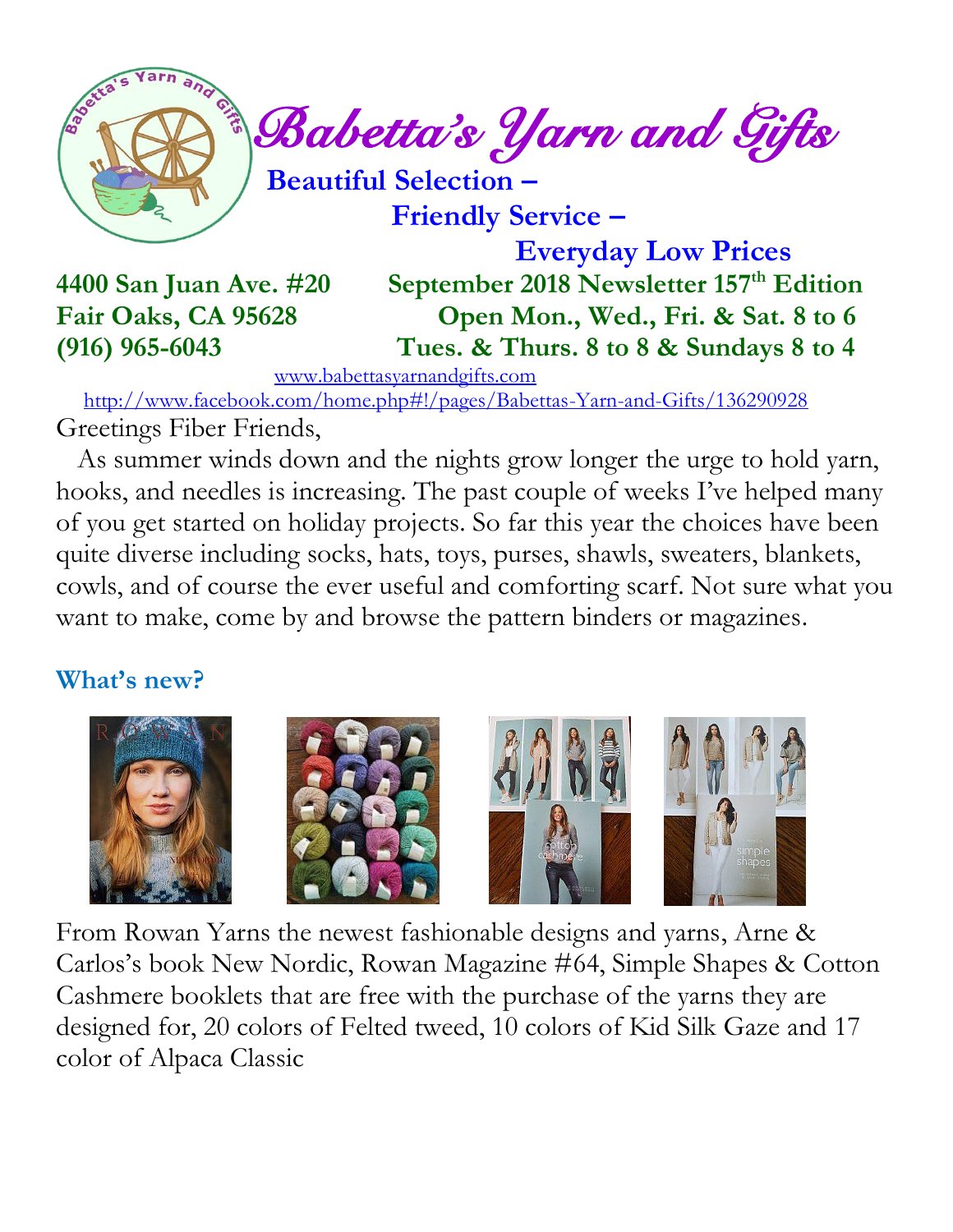





**Frabjous Fibers colorpacks For the Crown Wools KAL**

**<https://www.ravelry.com/patterns/library/the-crown-wools>**

Lorna's Laces Kits For the Tetramorph Blanket Here's the link to see more info Pattern included in kit





Trai Wood Hooks

<https://www.ravelry.com/patterns/library/tetramorph-blanket>





 Our Fall Shipment from Berroco has new colors on the shelf for this project. The crocheted Feather & Fan pattern is available for free with yarn purchase.



 **Aug. 28 to Sept. 3 Select items on sale up to 50% off**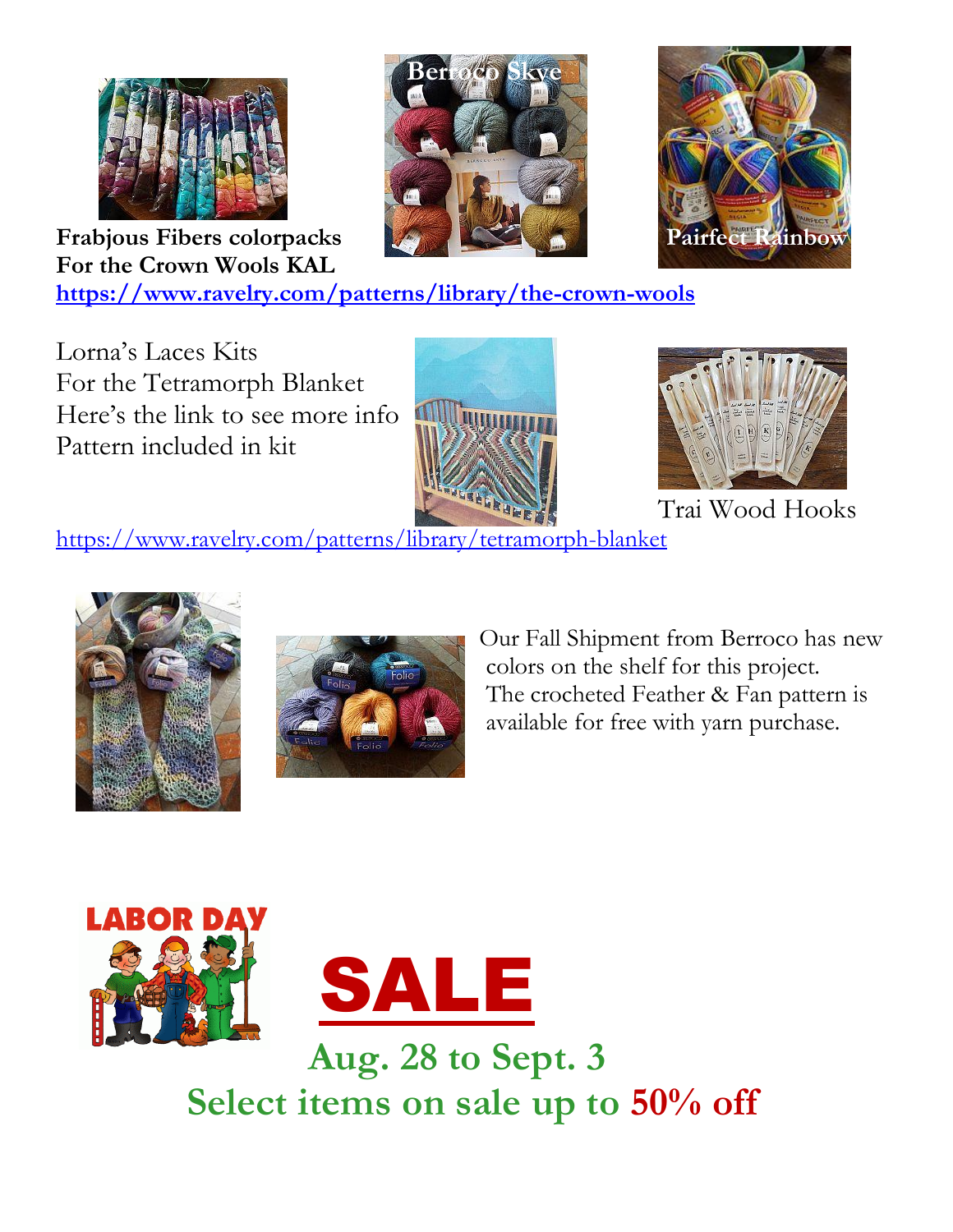# **Upcoming Workshops**

# **\*Yarn dyeing workshop with Gustine**

Learn the basics of dyeing and hand-paint your own skein of fingering weight yarn with experienced dyer and fiber expert Gustine.

Sept. 8 from 9am to 12pm or Sept. 9 from 9am to 12pm All materials included. Registration \$55

# **\*Berroco Yarn Tasting Party**

**Sept. 15 from 6 to 7:30pm or Sept. 16 from 4 to 5:30pm**

Try Berroco's new yarns for Fall 2018 Experience a "mini" party of tiny skeins of yarn and mini food and drink.

Goodie bags, drawings for prizes, refreshments, and 10% of all Berroco products during event Space limited. Registration \$15 per person

Alice's Embrace has really grown since its inception. Read about this wonderful organization and how you can join in making gifts for those suffering with Alzheimer's. <http://www.alicesembrace.com/>You can drop off your donations at Babetta's. We now have an Alice's Embrace Binder so you can pick out a pattern for your donation and we'll make a copy for you. Enjoy pictures of folks receiving your donations on the facebook page. <https://www.facebook.com/AlicesEmbrace/>



We just received a large shipment of Marble chunky a favorite choice for these shawls and lap blankets.



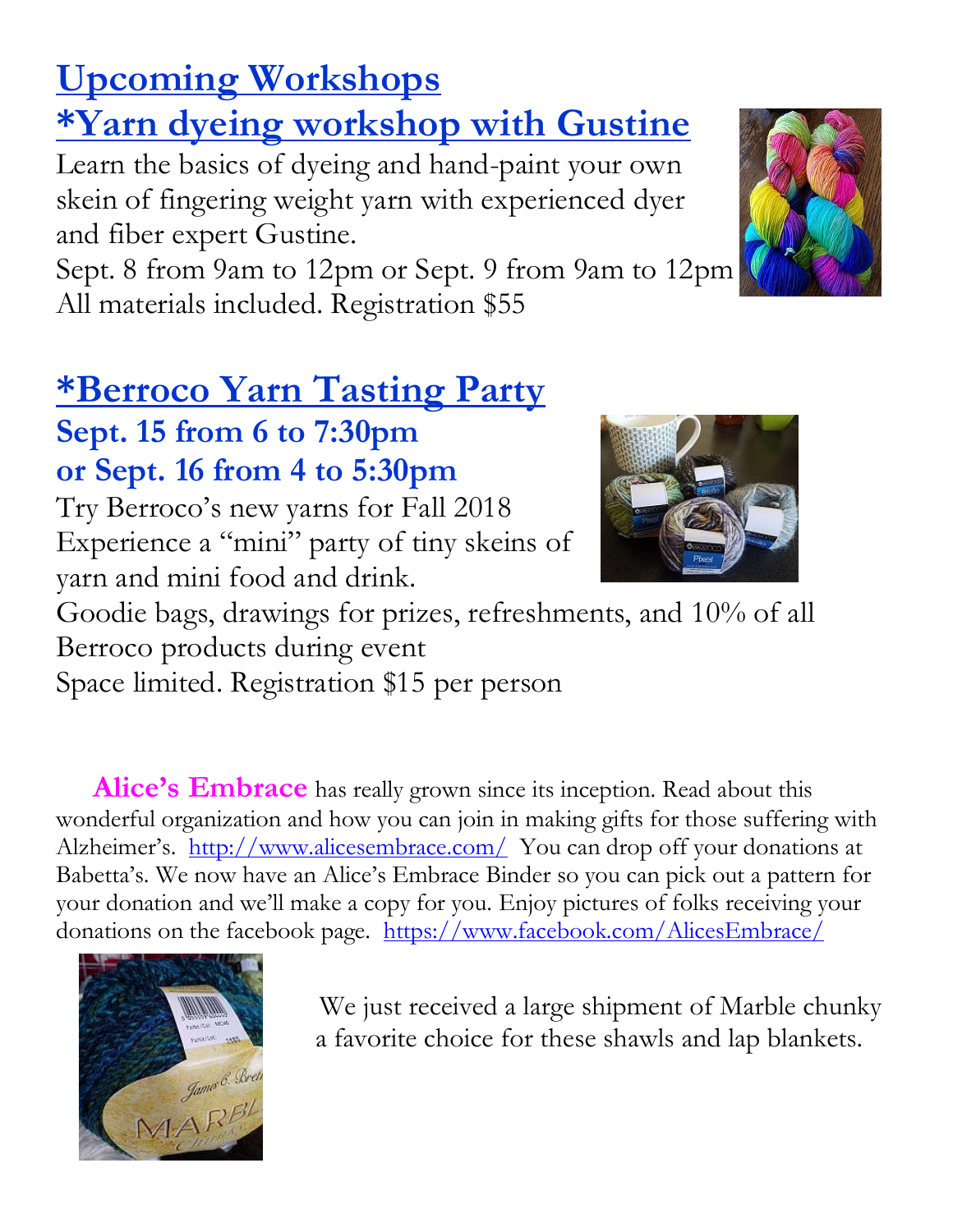### **Classes for September 2018 at Babetta's**

 *In our project classes you can learn to knit anything from scarves to socks to felted purses to lace shawls to hats to sweaters. Pick your project and join in the fun. Our knitters inspire each other to try new things by sharing ideas and showing off their latest creation. Sign up for one of our classes and you will receive a coupon for 10% off.*

 **Pre-registration is required as class sizes are limited. Please choose your dates carefully. Because of scheduling conflicts and complications, make-up classes will only be allowed under special circumstances and individual consideration.**

*Our project class knitting teachers Maya & Gustine have been teaching at Babetta's for 13years and can help you make your fiber dreams come true in a fun and patient atmosphere.*

#### **Tuesdays Sept. 4, 11 & 18**

Knitting Project 10am – 11:30am fee \$50 Knitting Project 6pm – 7:30pm fee \$50 **Wednesdays Sept. 5, 12 & 19** Knitting Project  $1pm - 2:30pm$  fee \$50 Knitting Project 3:30pm- 5pm fee \$50 **Thursday Sept. 6, 13 & 20** Knitting Project 10am – 11:30am \$50 Knitting Project 6pm  $-$ :30pm fee \$50 **Saturdays Sept. 8, 15 & 22** Knitting Project 4pm – 5:30pm fee \$50.

#### **Private Lessons**

Knitting or Crochet \$20 an hour Group Knitting or Crochet Private lessons \$15 an hour per person. Spinning or weaving \$25 an hour Group rates are \$20 an hour per person. 50% deposit required when scheduling. Cancellations with less than 24 hour notice will forfeit deposit with exceptions for emergencies. Other cancellations can be transferred to rescheduled lessons or store credit.

### **Charity Knitting Group**

 How would you like to do some charity knitting/crocheting with a lovely group of people? **"The Purls of** *Fair* **Oaks"** meets the second Thursday every month from 10am to noon here at **Babetta's.** This wonderful group of knitters makes newborn hats for local hospitals as well as other local charity groups. If you'd like to come join the group there's always room for more. This month's date is Sept. 13. If you'd like to drop off any knitted or crocheted donation items you can do that at any time and I will pass them on.